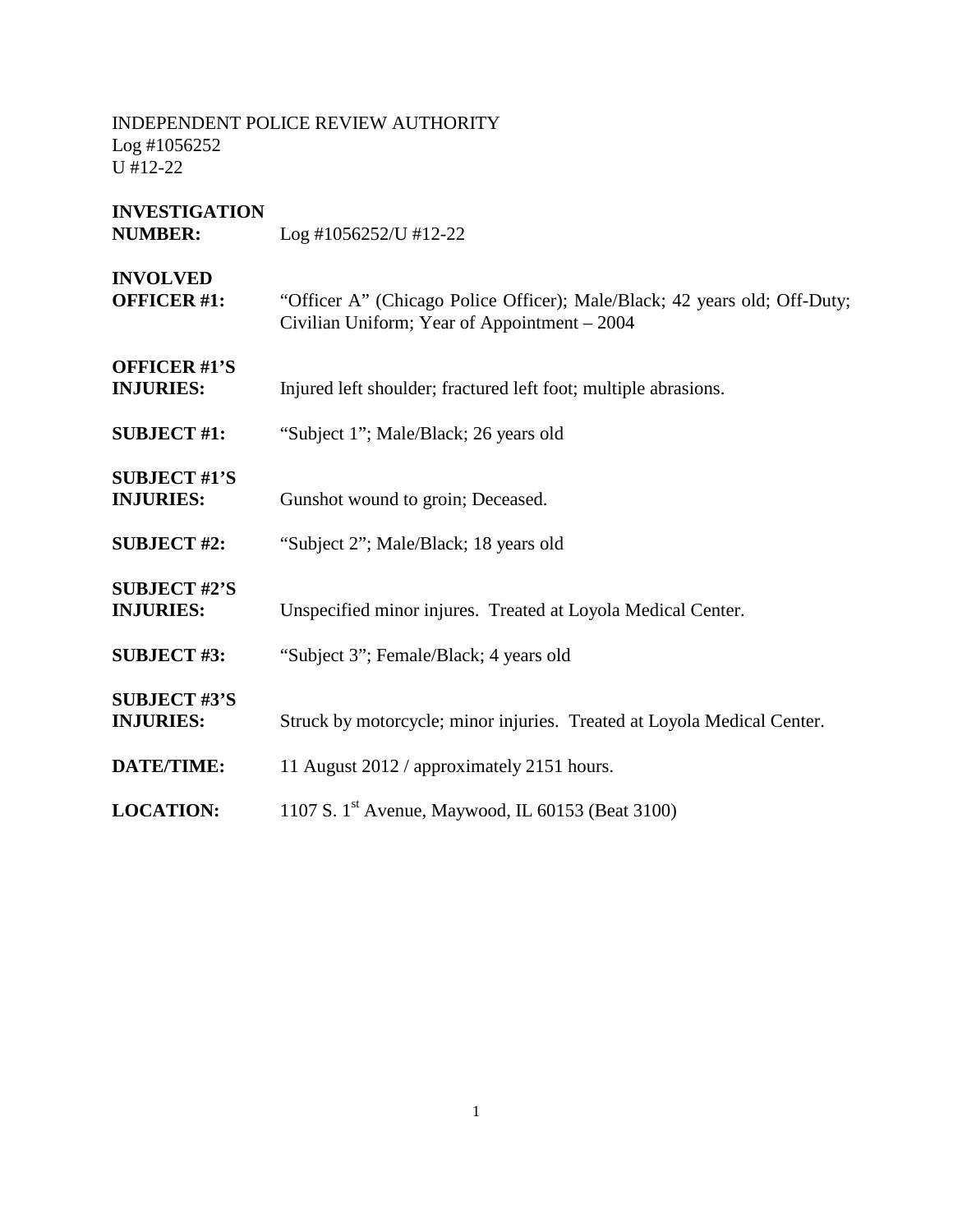#### **SUMMARY OF INCIDENT:**

On 11 August 2012, at approximately 2151 hours, off-duty Chicago Police Officer A on his motorcycle traveling north on  $1<sup>st</sup>$  Avenue in Maywood, Illinois. In the vicinity of 1106 S.  $1<sup>st</sup>$  Avenue, Officer A attempted to avoid a collision with four year-old Subject 3, who ran across the street from east to west. Officer A intentionally laid his motorcycle down after which the motorcycle skidded approximately thirty feet on its left side before striking Subject 3 and her adult cousin Subject 2. When Officer A, who was injured in the accident, attempted to render aid to Subject 3 he was confronted by her father, Subject 1. Subject 1 physically attacked Officer A and threw him repeatedly to the ground. The evidence also suggests that Subject 1's cousin also participated in the attack on Officer A. Officer A announced his office and attempted to defend himself from the attack. However, at some point, Officer A started to fear for his life. Officer A then removed his firearm from its holster on the right side of his body and discharged one round, striking Subject 1 to the left side of his groin area.

Subject 1, Subject 3, Subject 2, and Officer A were each transported by ambulances to Loyola Hospital. Subject 1 died from the gunshot wound.

#### **SUMMARY OF INVESTIGATION:**

The accident involving Subject 1's daughter, Subject 3, and Chicago Police Officer A occurred at 1106 S.  $1<sup>st</sup>$  Avenue in Maywood Illinois. The accident happened on 11 August 2012, at approximately 2151 hours, near the Tropical Times Restaurant, which was located at 1117 S.  $1<sup>st</sup>$ Avenue. The restaurant is located on the northeast corner of  $1<sup>st</sup>$  Avenue and Legion Street. The accident, and subsequent altercation, occurred just north of the restaurant.

There were several individuals who may have witnessed, or heard, what transpired. Subject 1's two cousins, Witness 1 and Subject 2, were outside with him as was his daughter, at the time of the incident. Subject 3's mother, Citizen 1, was inside her second floor apartment located at XXXX S.  $1<sup>st</sup>$ Avenue. During a canvass of the location IPRA Investigators spoke with Witness 2. Witness 2 told the Investigators that he witnessed the incident, but refused to provide a statement. The owner of the Tropical Times Restaurant, Owner 1, also witnessed a portion of the incident.

Subject 1's listed residence was XXX S.  $2<sup>nd</sup>$  Avenue. Subject 3's mother, Citizen 1's address was XXXX S. 1<sup>st</sup> Avenue,  $2<sup>nd</sup>$  floor. Witness 1 also lived at XXXX S. 1<sup>st</sup> Avenue. Subject 2's listed address at the time of incident was XXX Morris Avenue, Bellwood, IL.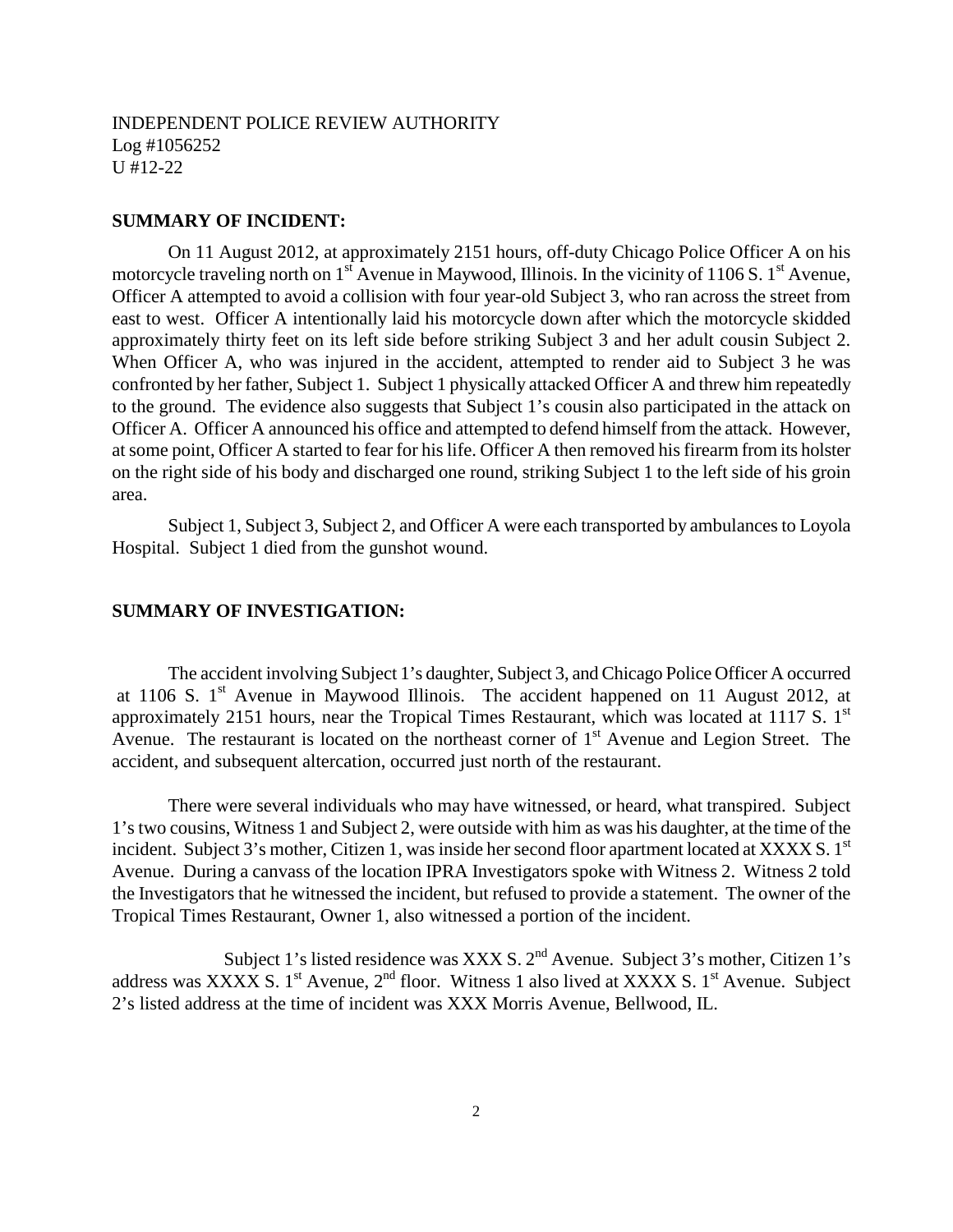**Witness 1** refused to cooperate with IPRA, but he provided a recorded statement to Maywood Police Detectives 1 and 2 on 11 August 2012. Witness 1 stated that he walked across the street with Subject 1 to pick up food he had ordered from the Tropical Time Restaurant. Subject 2 was walking with Subject 3. The restaurant's owner, Owner 1, told them that the food was not ready, so Witness 1 and Subject 1 stepped outside intending to smoke cigarettes and wait for the food order. As they exited the restaurant Witness 1 heard a loud noise and turned toward the street. Witness 1 saw sparks on the street and a motorcycle. Witness 1 and Subject 1 ran to the street, where they found Subject 1's daughter Subject 3 and cousin Subject 2 apparently struck by the motorcycle. Subject 1 picked Subject 2 up from the curb. He handed his daughter to Witness 1 and repeatedly asked, "Man, cuz, is my baby ok?" Witness 1 then heard Officer A ask, "Is the baby ok? I didn't see her, the guy let her go." Officer A attempted to explain to Subject 1 that it was an accident. Subject 1 charged at Officer A and punched him two or three times on the right side of his face. Officer A fell to the ground and Subject 1 continued to attack Officer A by repeatedly punching him about his face and body. Witness 1 saw Subject 2 kick Officer A about his body. Officer A repeatedly attempted to get up but was unable to do so. Witness 1 did not hear Officer A say anything during the physical altercation. A short time later, Witness 1 heard one gunshot and saw people running from the scene. (Atts. 13, 14, 37, 59, 61, 70, 74, 83).

Witness **Subject 2** refused to cooperate with IPRA, but he provided a recorded statement to Maywood Police Detectives 1 and 2 on 11 August 2012. Subject 2 identified Subject 1 as his cousin. Subject 2 stated that he was inside Witness 1's apartment when he heard Subject 3 crying. He asked her why she was crying, and she replied that she wanted her father. Subject 2 knew that Subject 1 went across the street to the restaurant with Witness 1, so he held Subject 3's hand and began to walk across the street with her. Subject 2 stated that he lost his grip on Subject 3 and that she ran across the street. Subject 2 ran after her and they were both struck by the motorcycle driven by Officer A. Subject 2 stated that he never saw the motorcycle coming. According to Subject 2, after he was struck by the motorcycle, Subject 2 fell to the ground. As he lay on the ground, he heard Subject 1 yell, "What happened? What Happened? Man, my baby got hit, my baby got hit." Subject 2 then saw Subject 1 "tossing" Officer A around. Subject 2 explained that Subject 1 repeatedly grabbed Officer A and threw him to the ground, while yelling, "You hit my kid! You hit my kid!" Subject 2 denied seeing Subject 2 punch Officer A, and repeatedly described the physical encounter as "wrassling." Subject 2 described the physical altercation as Subject 1 "tossing the cop around" by grabbing Officer A's upper body and throwing him around like a wrestler. Subject 2 stated that he observed Officer A attempt to get up from the ground, but Subject 1 grabbed him and again tossed him to the ground. Subject 2 then saw Officer A pull out a black handgun from an unknown location on his body. Subject 2 immediately ran away and then heard one gunshot. Subject 2 stated that he did not see Officer A shoot Subject 2. Subject 2 denied that he kicked or struck Officer A, and did not hear Officer A or Subject 2 say anything during the physical altercation. (59, 62, 68, 83).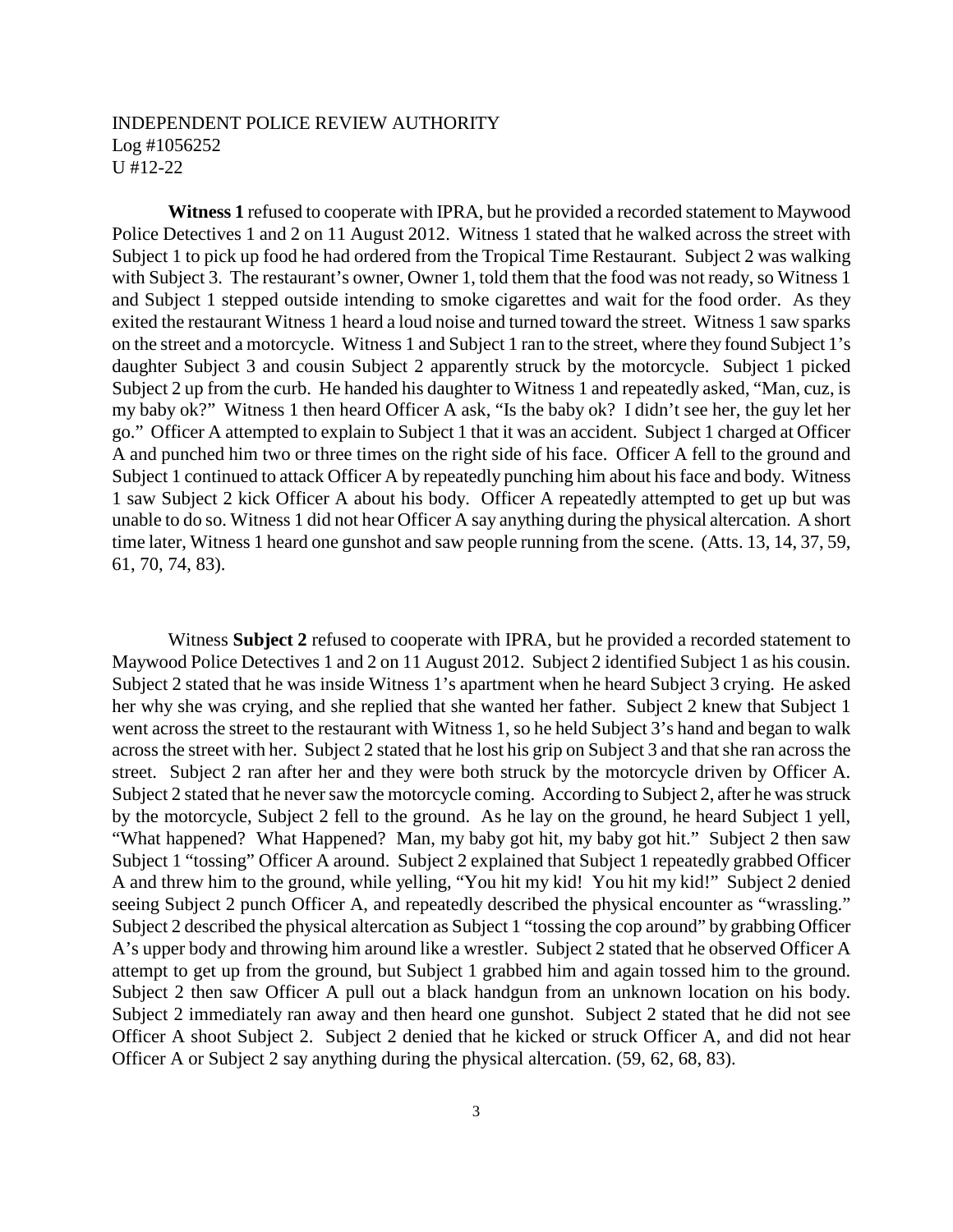**Citizen 1**, mother of Subject 3, did not cooperate with IPRA's investigation, but she provided a statement to Maywood Police Detectives 1 and 3 and Assistant State's Attorney A on 12 August 2012. She was inside her second floor apartment watching children when she heard an "accidenttype" noise outside. Citizen 1 looked out a window and saw Subject 1 and Officer A fighting in the street. Citizen 1 stated that both men were swinging their fists at each other. Citizen 1 stated that both men fell to the street and began to wrestle with each other. Citizen 1 then ran downstairs and out of the apartment building. Citizen 1 saw Subject 1 stand up and saw Officer A trying to get up from the ground when she heard a gunshot. Citizen 1 ran over to Subject 1 and threw herself on top of his body yelling, "No, no, stop, don't shoot no more." Citizen 1 heard Subject 1 say, "You didn't have to shoot me." Citizen 1 then dialed 911 for assistance. (Atts. 16, 37, 39, 59, 83).

In a statement to Maywood Police Detectives 1 and 4 on 13 August 2012, **Owner 1**, the owner of the "Tropical Times Restaurant," stated that on the night of the incident two male black subjects (NKA Subject 1 and Witness 1) entered his restaurant to pick up their food. Owner 1 told them that the food order was not ready yet. Subject 1 and Witness 1 exited the restaurant, and a short time later, Owner 1 saw sparks on the roadway directly in front of his restaurant. Owner 1 ran outside to investigate and he saw a motorcycle and two unknown people on the ground. Owner 1 ran back inside his restaurant and telephoned 911 for help. Owner 1 stated that while he was inside the lobby of his restaurant he heard a gunshot. Witness 2 ran inside the restaurant holding a baby (NKA Subject 3) and yelling, "He shot my cousin! He shot my cousin." (Atts. 59, 60).

**Maywood Police Department Reports** further documented the initial incident as consistent with the Summary of Incident. Subject 2 was subsequently arrested and charged with Aggravated Battery to a Police Officer and Aggravated Battery on the Public Way.<sup>1</sup> Additionally, Officer A's urine drug screen was negative for Amphetamines, Barbiturates, Benzodiazepines, Cannabinoids, Cocaine, Opiates, Phencyclidine. (Atts. 19-22, 40, 51, 59-62).

During a canvas of the location of incident, IPRA Investigators spoke with **Dennis Moore** who claimed to be a witness. Mr. Moore refused to cooperate with this investigation. **Canvasses** of the location of incident did not produce any additional witness or information relevant to this investigation. (Atts. 13, 15, 35, 37, 69, 73, 83).

On17 August 2012, witness **Owner 1, the owner of the Tropical Times Restaurant,** conveyed a substantially similar narrative to IPRA as he earlier provided to Maywood detectives.

<sup>1</sup> Subject 2 was charged with four felony counts of Aggravated Battery to a Peace Officer and Aggravated Battery in a Public Place from this incident; he was found Not Guilty on 28 May 2015. (Att. 82).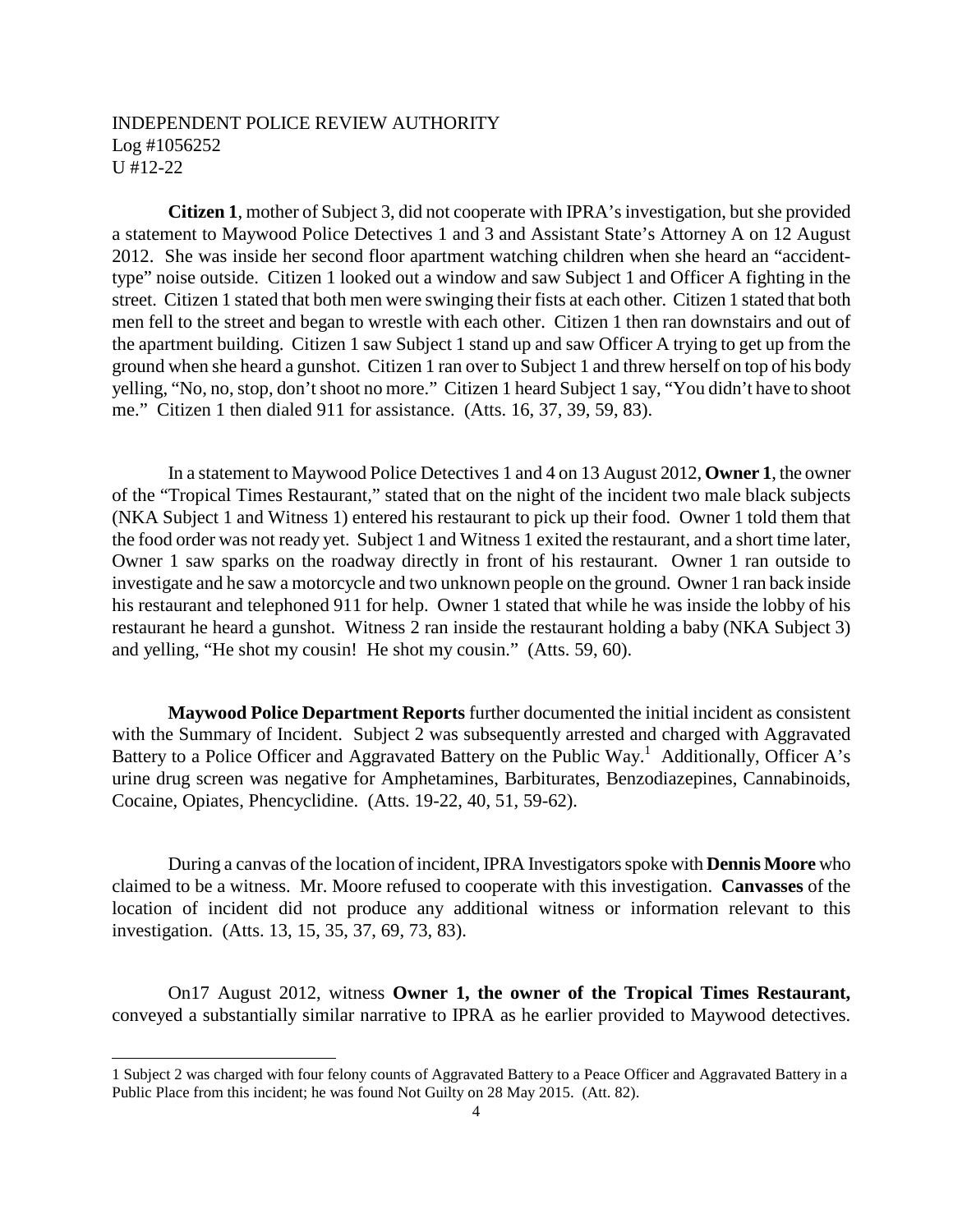(Att. 36).

In a statement to Maywood Police Detectives 1 and 2 on 12 August 2012, **Officer Timothy A** stated that he finished his tour of duty as a Chicago Police Officer on 11 August 2012 at 2130 hours. Officer A was driving home on his motorcycle and, as he traveled north on  $1<sup>st</sup>$  Avenue in Maywood, Illinois, he observed Subject 3 running east across the street with Subject 2 attempting to catch her. To avoid striking Subject 3, Officer A quickly applied his brakes and began "laying his bike down." Officer A stated that his motorcycle fell to the pavement and struck the curb. Officer A stated that he was unable to stop and his motorcycle struck Subject 3 and Subject 2. Officer A stated that he got up from the street and limped towards Subject 3 and Subject 2 in an attempt to check their well-being. Officer A stated that he limped a few feet when he heard Subject 1 yelling, "That's my daughter!" Subject 1, who was very irate, approached Officer A. Officer A attempted to calm Subject 1 by saying, "It was an accident. She ran out into traffic. Is she ok?" Subject 1 yelled, "You hit my baby. You hit my baby" and other intelligible phrases. Officer A continued his attempts to calm Subject 1, and at one point identified himself as a Chicago Police Officer. Subject 1 replied, "I don't give a fuck" and punched Officer A on the left side of his head. Subject 1 continued to punch Officer A as Officer A staggered backwards. Officer A felt someone hit him from behind and he fell to the street. While on the ground Officer A heard several other voices yelling unintelligible phrases. Officer A stated that he was repeatedly struck about his head and body. Officer A yelled, "Back off! I'm the police!" as he attempted to get up from the ground. Officer A stated that eventually he just covered his head and body as best as he could to shield himself from the beating. Officer A also explained that he feared he would not survive the beating. Fearing that he would be killed, Officer A drew his firearm from its holster on the right side of his body and discharged it one time. (Att. 59).

**Evidence Technician Photographs** captured images of the scene, motorcycle and clothing Officer A wore at the time of the incident. The photographs depict Subject 3 with abrasions and contusions to her arms, legs and feet. The photographs also depicted Subject 1, who appeared to have a gunshot wound to the left side of his groin. The photographs also depicted Officer A, who appeared to be prone on a bed with abrasions to his left arm, left, and ankle. (Atts. 52, 65).

**911 Audio Transmissions**recorded several calls made regarding a motorcycle crash and of a person shot. One of the 911 callers also stated that two men were beating a third man in the street. Citizen 1 also telephoned 911 and stated that her fiancé had been shot. Officer A called 911, identified himself as a police officer, and notified the call-taker of the police-involved shooting. Four minutes and twenty two seconds passed from the first 911 call regarding the motorcycle crash until any 911 calls were made regarding a person being shot. (Atts. 41, 42, 63).

The recording from the **POD located at 1st Avenue and Green Street** did not capture any part of this incident. (Atts. 76, 79).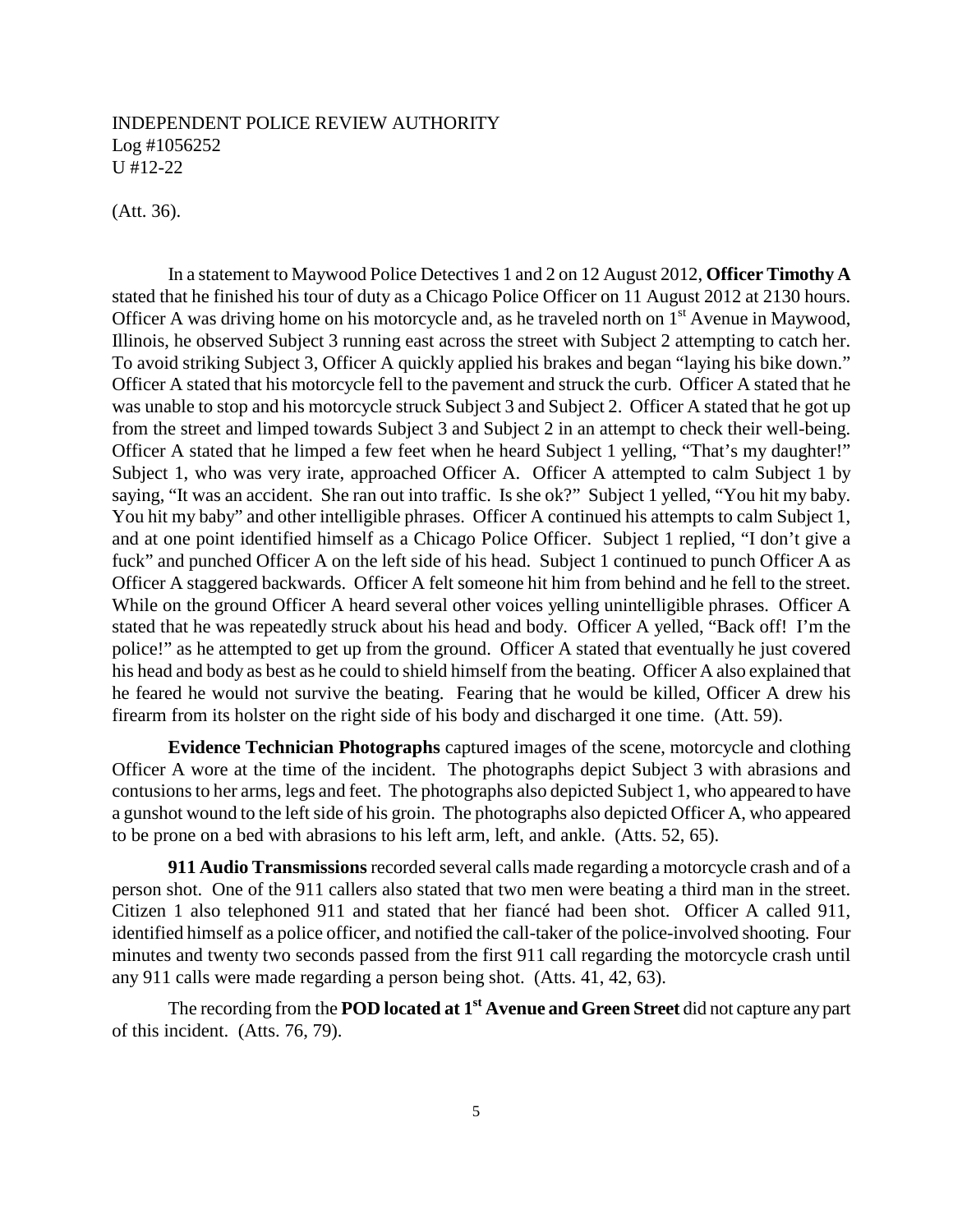The recording from the **POD located at 1st Avenue and Wilcox Street** did not depict the location of the incident or any relevant information until approximately 2153 hours, at which time several individuals can be seen standing in the outer northbound lane of  $1<sup>st</sup>$  Avenue. Another individual appears to be lying on the street blocking traffic. Positive identification of those individuals was not possible because of the poor quality of the recording. At approximately 2154 hours, an ambulance arrived on the scene and obstructed the POD's view of the incident. Throughout the remaining recording several additional emergency vehicles appear, further obstructing the camera view. (Atts. 77, 78).

The **Chicago Police Department's General Offense Case Report (RD# HV426-529)** classified off-duty Chicago Police Officer A's use of force in Maywood, Illinois as non-criminal. During the incident, Officer A sustained injuries to his left shoulder and left foot. Maywood Police Department Report #12-14259 was also generated. (Att. 6).

Officer A documented in his **Tactical Response Report** that he discharged his firearm once in defense of his life while kneeling as he was being kicked and beaten by two offenders who had him on the ground. Officer A sustained serious injury as a result of the incident; the subject was DOA. (Att. 10).

The **Officer's Battery Report** documented that Officer A was ambushed by one offender while off duty and obtained Major Injury from the incident. (Att. 9).

The **Bellwood Fire Department's Ambulance Report** documented that on 11 August 2012, at 2159 hours, Ambulance  $#600$  was dispatched to 1100 1<sup>st</sup> Avenue in response to a traumatic injury/mutual aid for gunshot wound and a motor vehicle collision. Bellwood Ambulance #600 arrived on scene at 2203 hours and was directed to care for four year-old Subject 3. Responders on the scene stated that Subject 3 was struck by a motorcycle at a high rate of speed and was initially unresponsive to all stimuli. Subject 3 had gross swelling to her forehead with various abrasions and laceration to her arms and neck. No other gross injuries were noted. Bellwood Ambulance #600 transported Subject 3 to Loyola Medical Center. (Att. 43).

The **Westchester Fire Department's Ambulance Report** documented that on 11 August 2012, at 2200 hours, Ambulance  $#300$  was dispatched to 1100 1<sup>st</sup> Avenue, Maywood Illinois, in response to a motor vehicle collision and shooting. Ambulance #300 arrived on scene and found Officer A sitting in a police vehicle complaining of pain to his left shoulder and left foot. Officer A informed the paramedics that he was riding his motorcycle when two people ran into the street in front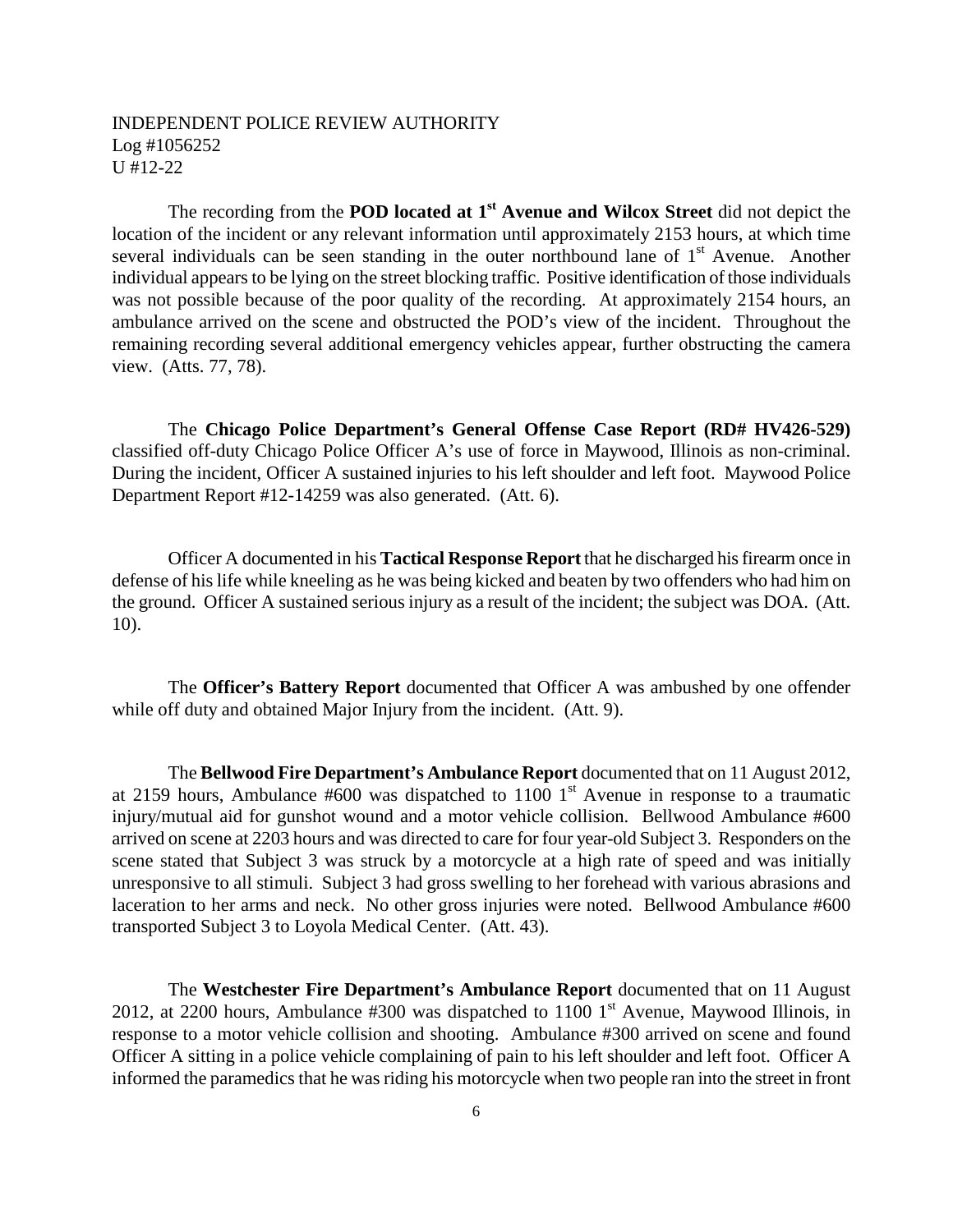front of him and he went down on his left side to try and avoid them. Officer A also stated that he banged the back of his head but denied any loss of consciousness. Examination of Officer A determined a fracture or dislocation to his upper left arm, abrasions to his lower left arm, and a fracture or dislocation to his left foot. Officer A was transported to Loyola Medical Center. (Att. 44).

**Loyola Medical Center Records for Subject 2** stated that he was seen in the emergency room because he had been struck by a motorcycle. Subject 2 reported a brief loss of consciousness. Subject 2 complained of pain to his heel and left shoulder. X-rays of Subject 2's heel and shoulder did not reveal any fractures or dislocations. Subject 2 was diagnosed with unspecified injury. Subject 2's blood test results indicated he did not have alcohol or drugs in his system. (Att. 56).

**Loyola Medical Center Records for Subject 1** documented that he was found pulseless and with no vital signs. EMS staff performed CPR. It was noted that Subject 1 sustained a gunshot wound to his left groin. Subject 1 was intubated by emergency room physician and was subsequently pronounced dead at 2214 hours. Subject 1 was diagnosed with a gunshot wound, cardiac arrest/traumatic arrest, and an open wound of abdominal wall. (Att. 55).

**Loyola Medical Center Records for Officer A** documented that he was riding his motorcycle when a child ran out in front of him and he subsequently struck the child and crashed. Officer A denied any loss of consciousness. The primary diagnosis was that Officer A suffered blunt force chest trauma, pain in joint, ankle, and foot. Officer A complained of pain to his left shoulder and left ankle. X-Rays determined that Officer A suffered a displaced fracture to his left foot and contusions to his left shoulder. (Att. 58).

**Medical Records** obtained from Resurrection Hospital stated that on 20 August 2012, Officer A underwent surgery to repair his broken left foot, specifically, the proximal intra-articular metatarsal on the left foot. The report stated that Officer A sustained a fracture to the base of the first metatarsal on his left foot caused when he came off of the motorcycle he was riding in an attempt to avoid a child in the street. The report continued that the purpose of the procedure was to surgically set a fractured bone using pins, screws, wire, and/or plates as necessary. (Att. 84)

Orthopedic Specialist, Dr. 1, office notes stated that during a re-evaluation of Officer A's foot on 26 October 2012, Officer A complained he had pain to his left rib cage due to being assaulted after the motorcycle crash. An examination of Officer A's rib cage determined he had tenderness over the  $7<sup>th</sup>$  and  $8<sup>th</sup>$  rib. Dr. 1 diagnosed Officer A as having a possible healing rib fracture. (Att. 91)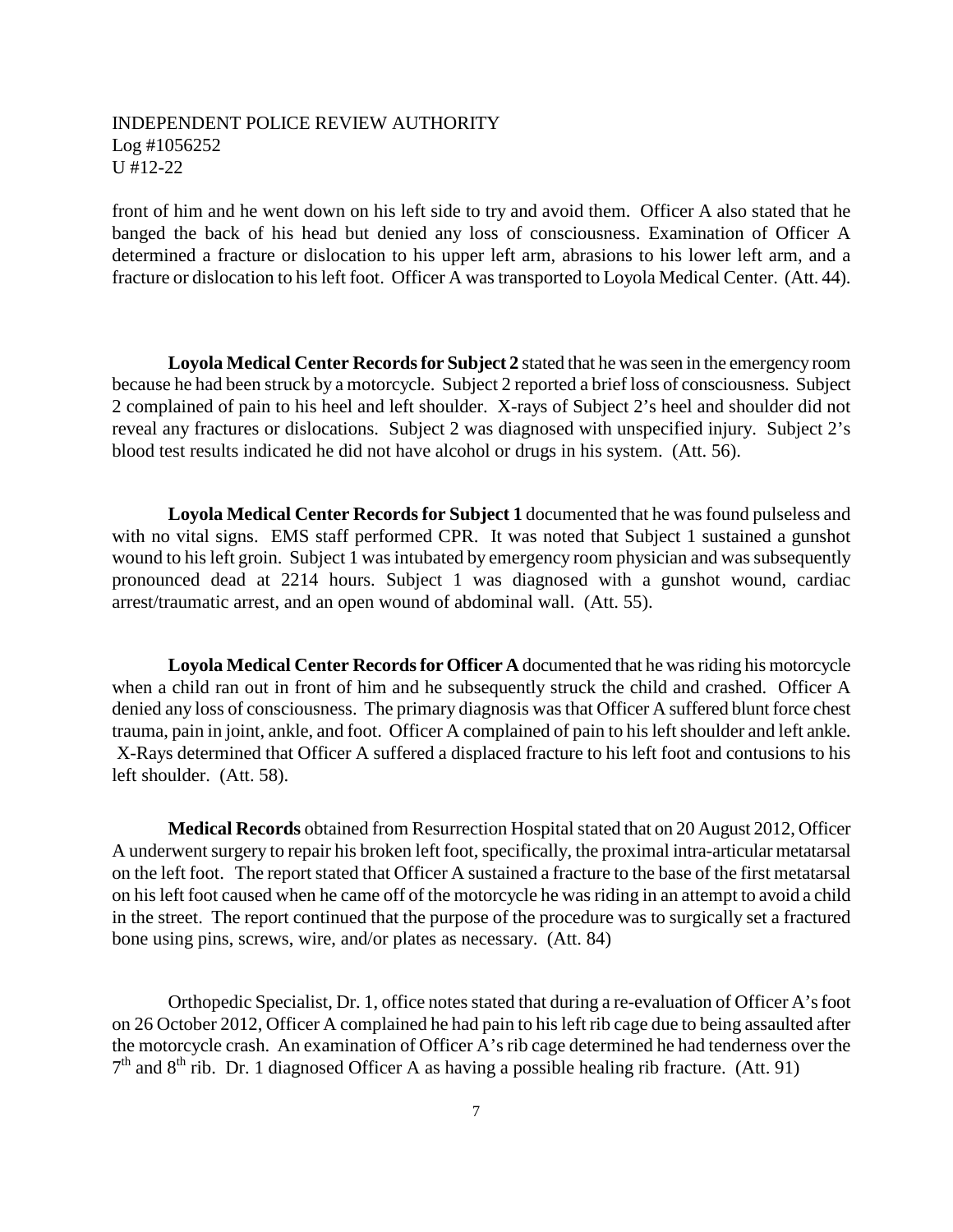The **Cook County Medical Examiner's Post-Mortem Report** documented that Subject 1 sustained a gunshot wound near the left side of his groin. Examination of Subject 1 determined that the gunshot wound coursed left to right and upward though his body. Examination of the skin surrounding the wound of entrance showed no evidence of close-range firing. Further examination revealed that Subject 1 sustained an abrasion to the lower left quadrant of his abdomen and the fingernail on the first finger of his left hand is broken and bloody. The Medical Examiner reported that Subject 1 died of the gunshot wound to his groin. The results of the toxicology analyses stated that Subject 1 tested positive for ethanol (alcohol). One expended bullet was recovered from Mr. Subject 1's body. (Atts. 54, 64).

A report from the **Illinois State Police (ISP) Division of Forensic Services** dated 11 September 2012, documented that Officer A's semi-automatic firearm was examined and found to be in firing condition. The expended casing and bullet were also examined and determined to have been fired from Officer A's firearm. (Att. 81).

In a statement to IPRA on 21 July 2014, **Officer A** stated that he left work at the 011<sup>th</sup> District Station approximately 2150 hours. Officer A stated that he was traveling north on  $1<sup>st</sup>$  Avenue in Maywood, Illinois on his motorcycle at approximately 30 mph. Officer A stated that he was in the inner-northbound lane of 1<sup>st</sup> Avenue when he saw Subject 3 running across the street. Officer A stated that the first time he saw Subject 3; she was nearly in the middle of the street. Officer A stated that upon seeing Subject 3 running across the street he immediately veered into the right lane to avoid her but she continued to run into the motorcycle's path. Officer A then veered to the left, which is when he first saw Subject 2 chasing after Subject 3. Realizing that he now had to attempt to avoid a collision with Subject 3 and Subject 2, Officer A decided to lay the motorcycle on its left side to more quickly stop the motorcycle and to lessen any damage should there be a collision. Officer A stated that his motorcycle skidded along the pavement for an unknown distance, and when it came to a stop he got out from under the motorcycle and attempted to approach Subject 3 to render her aid. Officer A also stated that he sustained serious injury due to laying the motorcycle on its side and skidding along the pavement. Officer A explained that he did not believe that his motorcycle collided with Subject 3 because Subject 2 pushed her out of the way. An unknown adult female was already holding Subject 3 in her arms. Officer A stated that the adult female would not let him check on Subject 3.

Subject 1 then exited the restaurant and approached him in an aggressive manner. Officer A explained that Subject 1 immediately assumed a fighting stance. Officer A took a step back, identified himself as a police officer, and told Subject 1 that they needed to call for an ambulance. Officer A stated that he also displayed his badge, which was on his belt on the left side of his body. Subject 1 replied, "I don't give a fuck who you are" and swung his fist at Officer A, striking him on the left side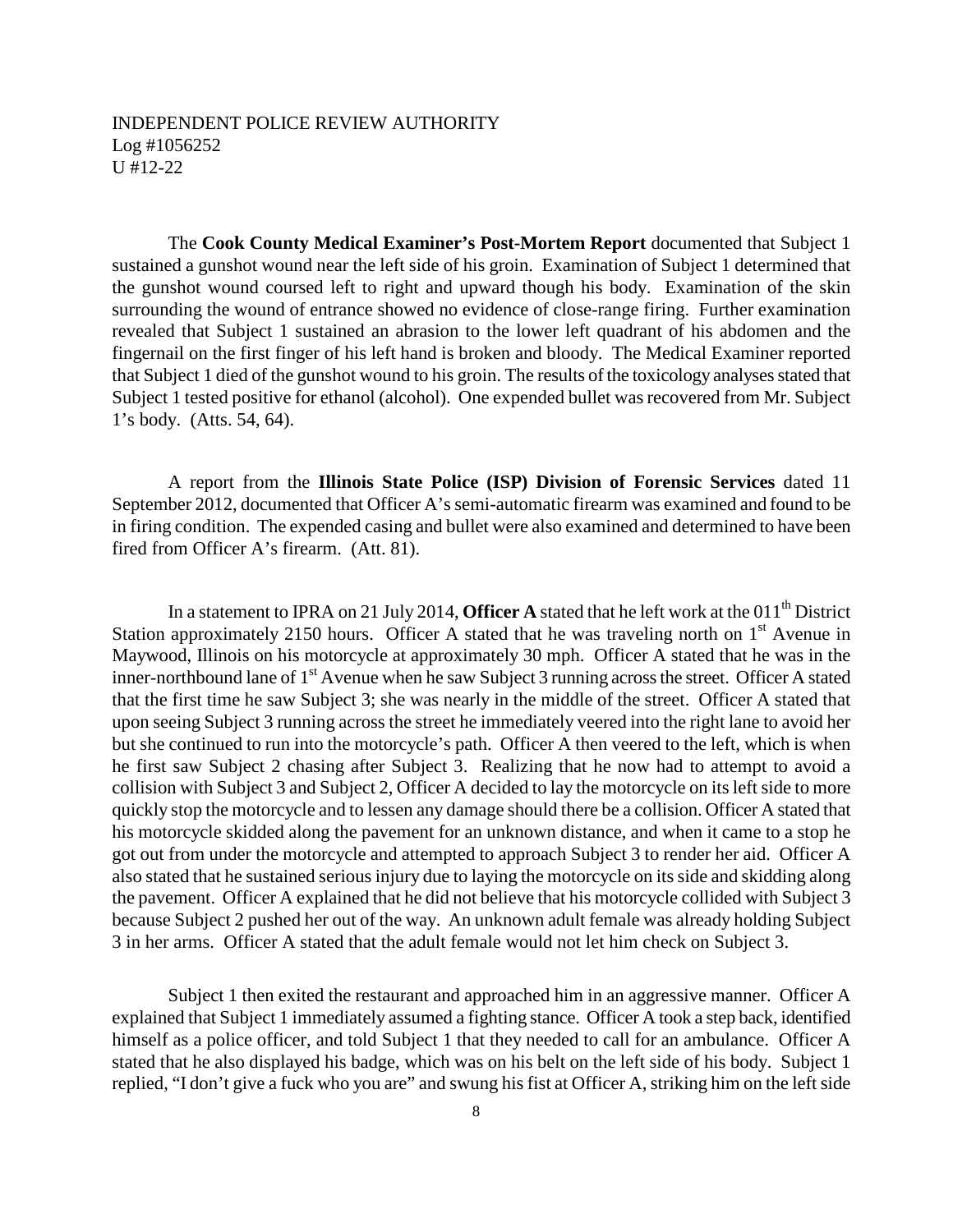the left side of his face. Officer A stated that he ducked and he felt an unknown person strike him on the back of his head with an unknown object. Officer A stumbled forward and Subject 1 grabbed him by his arms and threw him into oncoming traffic. Officer A stumbled to the ground and heard the sound of braking vehicles and feared that he may be struck by a vehicle. Subject 1 and Subject 2 chased Officer A into traffic and repeatedly punched and kicked him about his body as he was the ground. Because of his injuries and the continuous attack, Officer A stated that he was unable to get up from the street. Officer A stated that he balled himself up in an attempt to cover himself from further injury from the attack. Officer A added that he was unable to call for help because his cell phone had been damaged in the motorcycle crash. Subject 1 and Subject 2 continued to kick and strike Officer A about his head and body. Officer A believed that he was attacked by more people than Subject 3 and Subject 2. Fearing for his life, Officer A produced his firearm and from a kneeling position discharged it once at Subject 1. Subject 1 fell to the street and the rest of the assailants ran away. An unknown female allowed Officer A to use her cell phone to call 911 for assistance. Officer A added that Subject 2 returned to the location of incident a short time later and was arrested by the police. (Att. 75)

### **Criminal Trial of Subject 2, 28 May 2015**

On 28 May 2015, **Witness 1 testified** during Subject 2's criminal trial that he, Subject 2, and Subject 1 are cousins. Witness 1 stated that on the night of the incident he and Subject 1 left his home at XXXX S. 1<sup>st</sup> Avenue and walked across 1<sup>st</sup> Avenue to Church's Chicken restaurant. Subject 1 remained outside smoking a cigarette while Witness 1 went inside the restaurant. From inside the restaurant Witness 1 heard a **"**loud bang**"** 2 from outside. Witness 1 looked outside and saw sparks on the street. He also saw Subject 2 and Subject 3 lying on the street near a motorcycle on its side. Witness 1 exited the restaurant and he and Subject 1 ran to the accident. Subject 1 picked up Subject 3 and gave her to Witness 1, who observed that she was bleeding from her face and she was crying. Subject 1 then approached Subject 2, who was still lying in the street. Witness 1 saw Officer A, who was approximately two to three feet away, stand up and repeatedly ask him if Subject 3 was alright. Witness 1 testified, "And I was angry at the moment, so I told him not to worry about the baby because he just hit my little baby with the bike."<sup>3</sup> Witness 1 stated that Officer A paced back and forth and continued to ask if Subject 3 alright. Subject 1 was very upset and Witness 1 repeatedly told him that Subject 3 would be okay. Witness 1 stated that Subject 1 "was truly upset to the point where he was hisself [sic] no more. Then he stopped, turned around, and attacked the guy."<sup>4</sup> Witness 1 stated that they were in the street when Subject 1 attacked Officer A. Witness 1 testified that Subject 1 repeatedly punched Officer A, who fell down on his right side in the street. Subject 3 continued to

<sup>2</sup> Trial Testimony of Witness 1, Att. 85, P. 20, L. 19

<sup>3</sup> *Id.* at P. 24, L. 2-4

<sup>4</sup> *Id* at P. 25, L. 8-11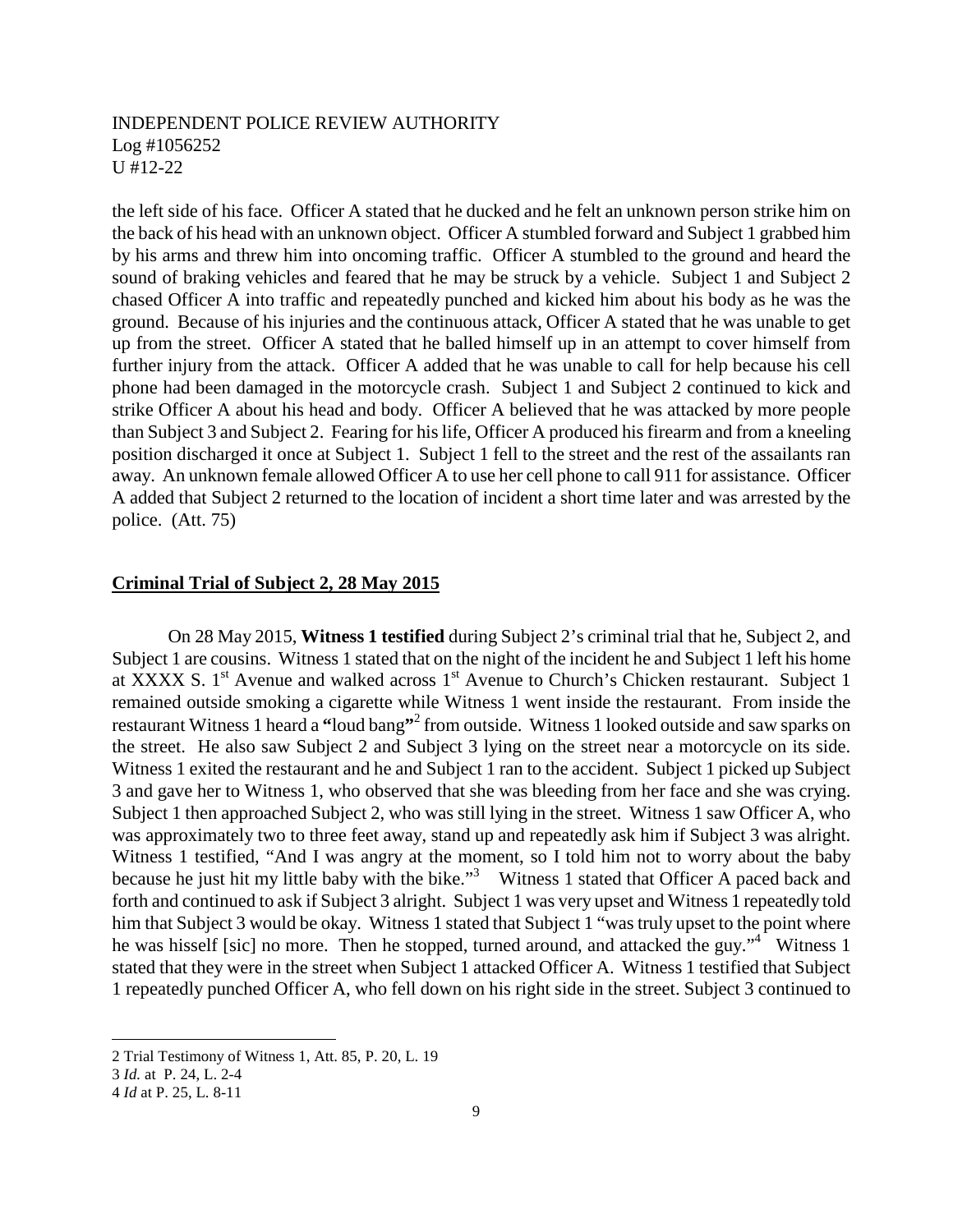continued to punch Officer A and Subject 3 and Officer A began to "tussle"<sup>5</sup> with each other and ended up across the street, approximately 40 feet from where the fight began. Witness 1 continued to hold Subject 3 and paced back and forth yelling for someone to call the police. Witness 1 did not remember seeing Subject 2 get up, but he did see Subject 2 on the other side of the street within two feet of Subject 1 and Officer A. Subject 1 was on top of Officer A at this time. Witness 1 stated that he never saw Subject 2 strike or kick Officer A. Subject 1 and Officer A continued to "tussle" with each other, during which Witness 1 heard a gunshot. Witness 1 did not know where the gunshot originated, but immediately after hearing the gunshot he saw Subject 1 fall to the ground and Subject 2 run away. Witness 1 ran behind Church's Chicken, adding that he did not know where Subject 2 ran.

A few moments later an ambulance and police personnel arrived. Witness 1 was subsequently transported to the Maywood Police Station where he voluntarily gave a videotaped interview To Maywood Police Detective A. During that interview Witness 1 stated that he saw Subject 2 repeatedly kick Officer A. When asked about the discrepancy, Witness 1 explained that he said he saw Subject 2 kick Officer A because he was afraid he would be charged with a crime himself.

During his testimony, Witness 1 denied telling the Assistant States Attorney that Subject 2 physically attacked Officer A. Officer A explained that he told the Assistant States Attorney that he assumed that Subject 2 also attacked Officer A.

Witness 1 stated that Officer A never identified himself as a police officer and never displayed his badge or any police insignia. (Att. 85)

On 28 May 2015, **Assistant States Attorney 1 ("ASA 1") testified** during Subject 2's criminal trial that she interviewed Witness 1 at the Maywood Police Department after the incident. ASA 1 stated that she watched the videotaped interview Witness 1 gave Det. 1 and read available reports before interviewing Witness 1. During that interview Witness 1 told her that he witnessed Subject 2 repeatedly kick Officer A during the altercation. (Att. 85)

On 28 May 2015, **Officer A testified** during Subject 2's criminal trial that on the night of the incident he left work at 2130 hours and changed out of his uniform into regular clothes. Officer A then stated he was wearing jeans and a black, hooded sweatshirt. Officer A's police star was displayed on his left hip and his semi-automatic pistol was in a holster on his right hip. Officer A left the 011<sup>th</sup> District Station, located at 3151 W. Harrison Street, on his motorcycle. Officer A drove on I-290 and exited on  $1<sup>st</sup>$  Avenue. Officer A was in the far right lane on  $1<sup>st</sup>$  Avenue, traveling north at approximately 30 mph when he saw Subject 3 from west to east across  $1<sup>st</sup>$  Avenue in front of him. Officer A saw Subject 2 chasing Subject 3 into the street. Officer A first attempted to brake and

<sup>5</sup> *Id* at P. 26, L. 8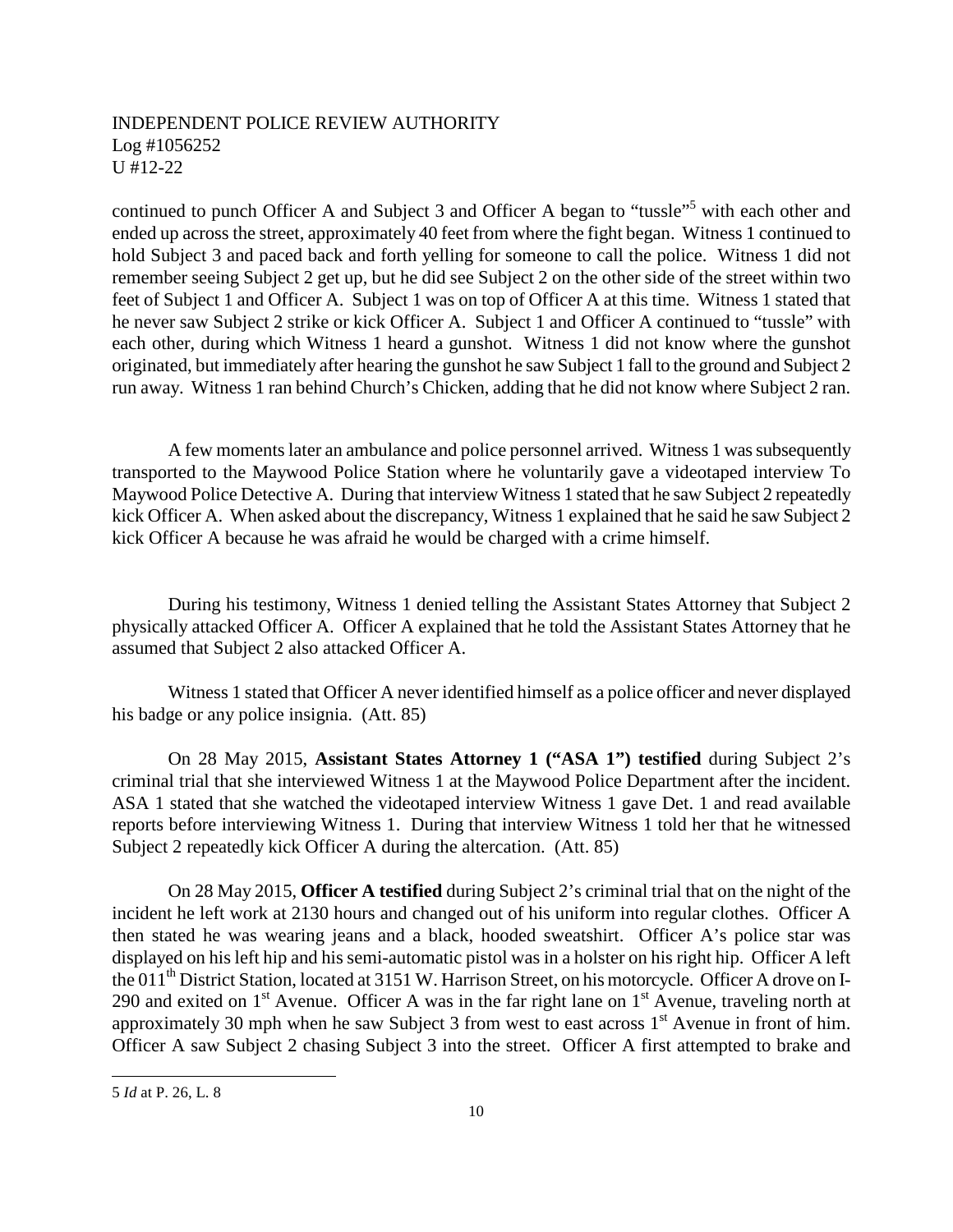swerve to his left in an attempt to avoid a collision. Officer A quickly realized it was likely he would not be able to avoid colliding with Subject 3 and/or Subject 2 and Officer A intentionally laid his motorcycle on its left side close to the center yellow lines. Officer A estimated that he and his motorcycle slid approximately 10-15 feet. Officer A stated that he immediately felt pain to his left foot, left shoulder, and left elbow. Officer A stood up and saw Subject 2 standing near an unknown female subject holding subject 3 on the sidewalk near the curb on the east side of  $1<sup>st</sup>$  Avenue. Officer A painfully walked over to them and asked the unknown female if he could check and see if Subject 3 was okay. Officer A identified himself as a police officer to the unknown female subject and told her that an ambulance needed to be called for Subject 3 and him. Officer A then heard a male voice coming from the restaurant's direction. Officer A turned toward the voice and saw Subject 1 approaching him. Subject 1 immediately took an aggressive stance and repeatedly yelled that Subject 3 was his daughter. Officer A lifted his hooded sweatshirt to show Subject 1 his police star while at the same time telling Subject 1 he was a police officer. Subject 1 replied, **"**I don't give a fuck who you are.**"** 6 Subject 1 then swung his right fist at Officer A and landed a glancing blow to the left side of Officer A's face. Officer A backed up and an unknown person struck him from behind. Officer A believed that person was Subject 2 because he was aware that Subject 2 was behind him. After being struck from behind Officer A fell to one knee. Subject 3 grabbed Officer A by his arms and swung him into the street. Officer A stated that he ended up near the center yellow lines on  $1<sup>st</sup>$  Avenue. Officer A stated that Subject 1 and at least one other person continued to attack him in the middle of the street by punching and kicking him about his head, face, and body. Officer A stated that he believed the Subject 2 was one of the people attacking him. Officer A stated that he was unable to see who the other person was because he (Officer A) was trying to protect himself by covering his head and body from serious injury. Officer A stated was kicked several times on the left side of his ribs and punched repeatedly. Officer A also stated that he identified himself as a police officer, adding, "I was shouting to them to get back and that I was the police."<sup>7</sup> Subject 1 and the other person(s) continued to beat him. Officer A related that no one came to his aid and fearing for his life he drew his firearm and fired once at Subject 1. Subject 1 fell to the ground and everyone else, including Subject 2, fled the scene. Officer A stood up and used an unknown female subject's cell phone to call 911.

Officer A stated that he was subsequently taken to Loyola Hospital. Officer A stated that he sustained a fracture to his left foot, and bruising and pain to his left elbow and his left shoulder from the motorcycle accident. Officer A also sustained four fractured ribs from being kicked and bruising and contusions to his face from being punched.

Officer A stated that he did not see Witness 1, and added that he never saw Witness 1 holding Subject 3. (Att. 85)

<sup>6</sup> Trial Testimony of Officer A, Att. 85, P. 93, L. 1-2

<sup>7</sup> *Id.* at P. 101, L. 21-22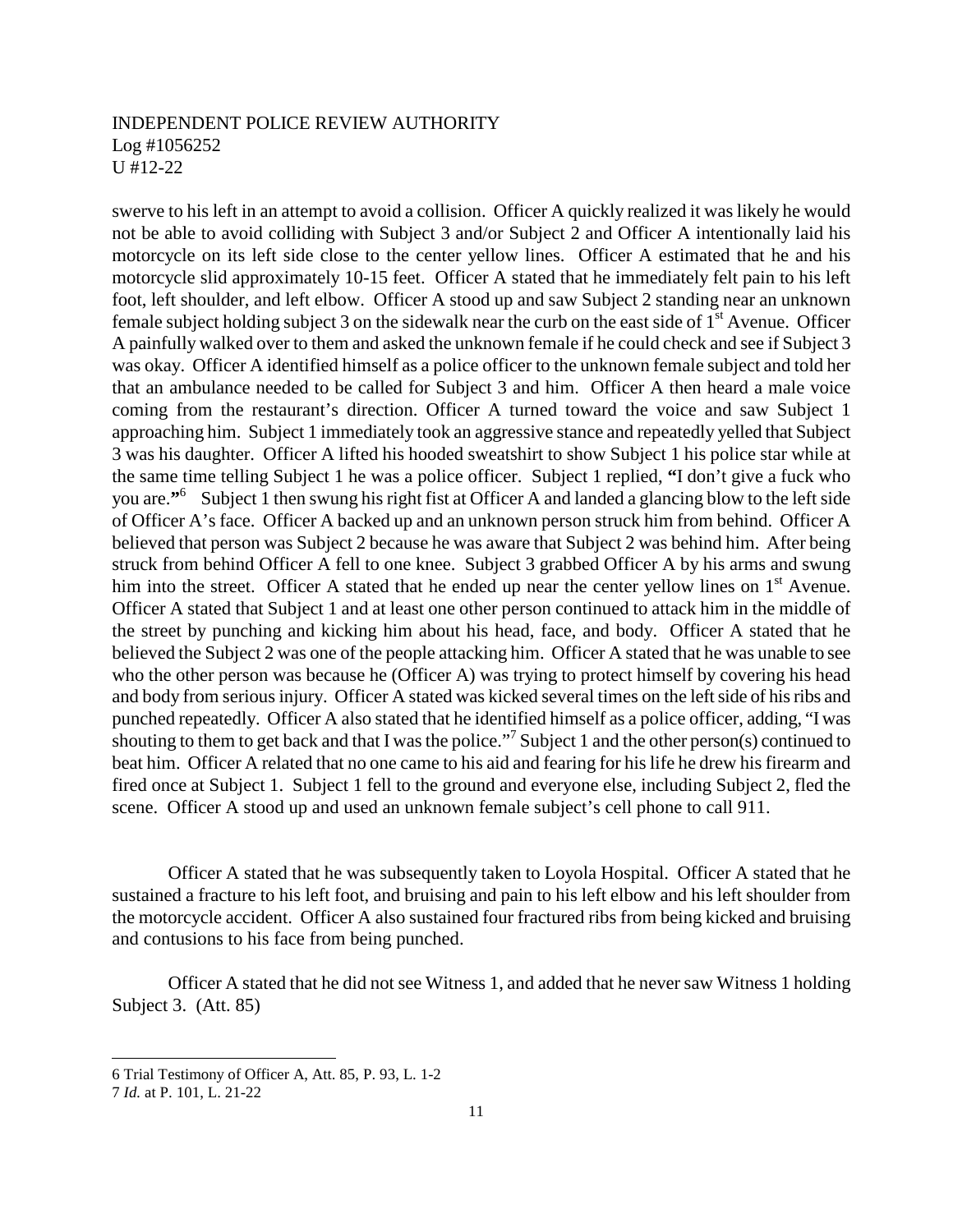Subject 2 did not testify. (Att. 85)

During a court hearing on 03 June 2015, Judge Gerry Kull found Officer A's testimony credible, but found Subject 2 not guilty. Judge Kull stated that he was unable to find Subject 2 guilty beyond a reasonable doubt, particularly because Officer A could not affirmatively identify Subject 2 as one of his assailants. Judge Kull also noted that he did not find Witness 1 credible and added that Witness 1 continuously lied during his testimony. (Att. 86)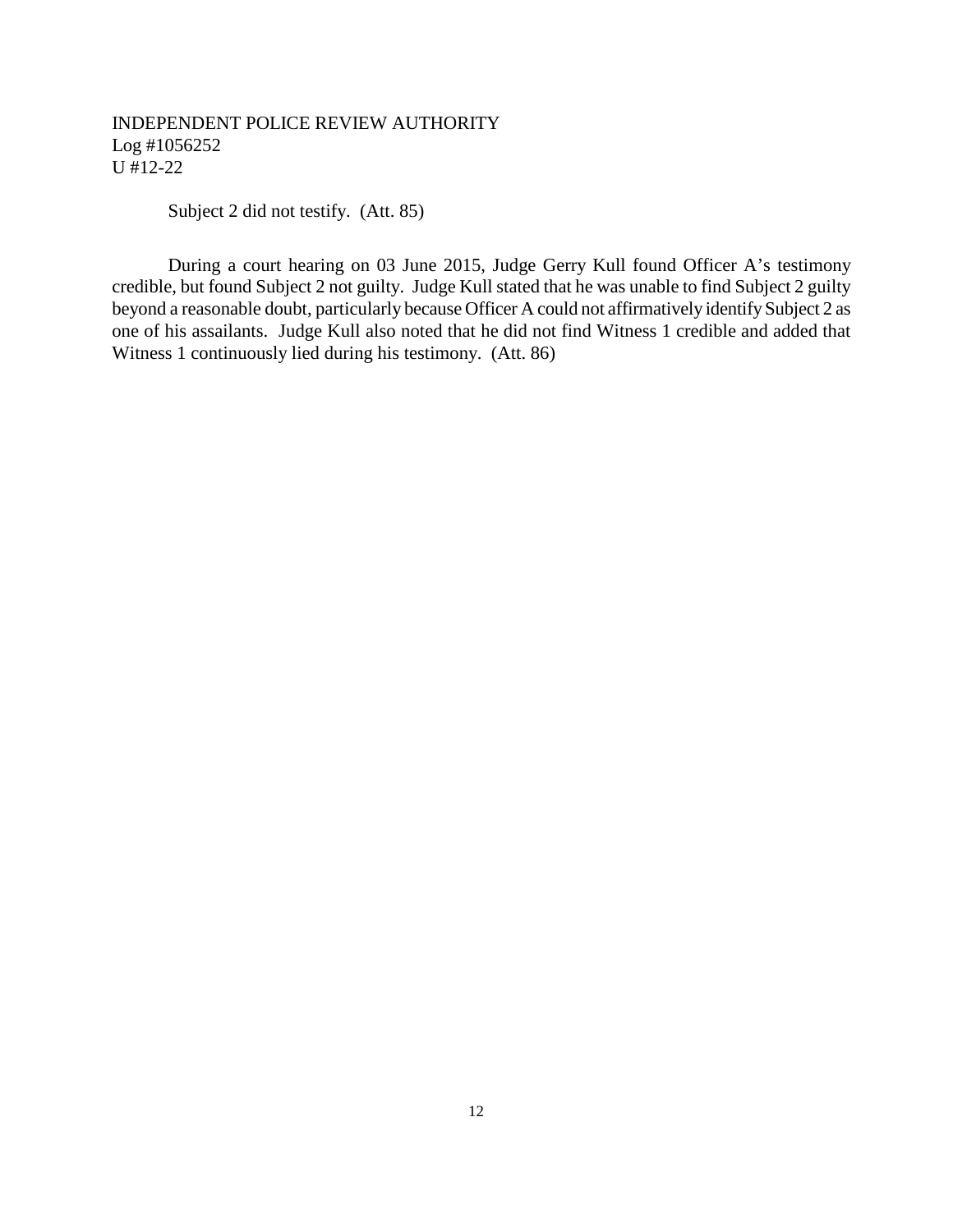### **CONCLUSION AND FINDING:**

This investigation found that the use of deadly force by Officers A was in compliance with both Illinois State Law and Chicago Police Department Directives. According to the Chicago Police Department's General Order 02-08-03, III:

- A. "a sworn member is justified in using force likely to cause death or great bodily harm only when he or she reasonably believes that such force is necessary:
	- 1. to prevent death or great bodily harm to the sworn member or to another person, or;
	- 2. to prevent an arrest from being defeated by resistance or escape and the sworn member reasonably believes that the person to be arrested:
		- a. has committed or has attempted to commit a forcible felony which involved the infliction, threatened infliction, or threatened use of physical force like to cause death or great bodily harm;
		- b. attempted to escape by use of a deadly weapon or;
		- c. otherwise indicates that he or she will endanger human life or inflict great bodily harm unless arrested without delay."

There is an abundance of evidence and it is uncontroverted that Officer A was being beaten by Subject 1 when the officer discharged his weapon. There are multiple witnesses who saw the beating take place. In separate statements, Witness 1, Subject 2, and Subject 3, stated that Subject 1 attacked Officer A after the motorcycle accident by repeatedly punching and throwing Officer A to the ground. Witness 1 stated that although Officer A repeatedly attempted to get up from the ground he was unable to do so. Subject 2 stated that he saw Officer A with the gun after Subject 1 repeatedly threw him to the ground. Subject 3 added that she saw Officer A on the ground when she heard the gunshot.

There was a 911 call made contemporaneously with the incident that documented that the officer was being beaten by two men.

The question here is, was the physical threat to Officer A sufficient to warrant his use of deadly force. The witness descriptions of the altercation make clear that the physical altercation was quite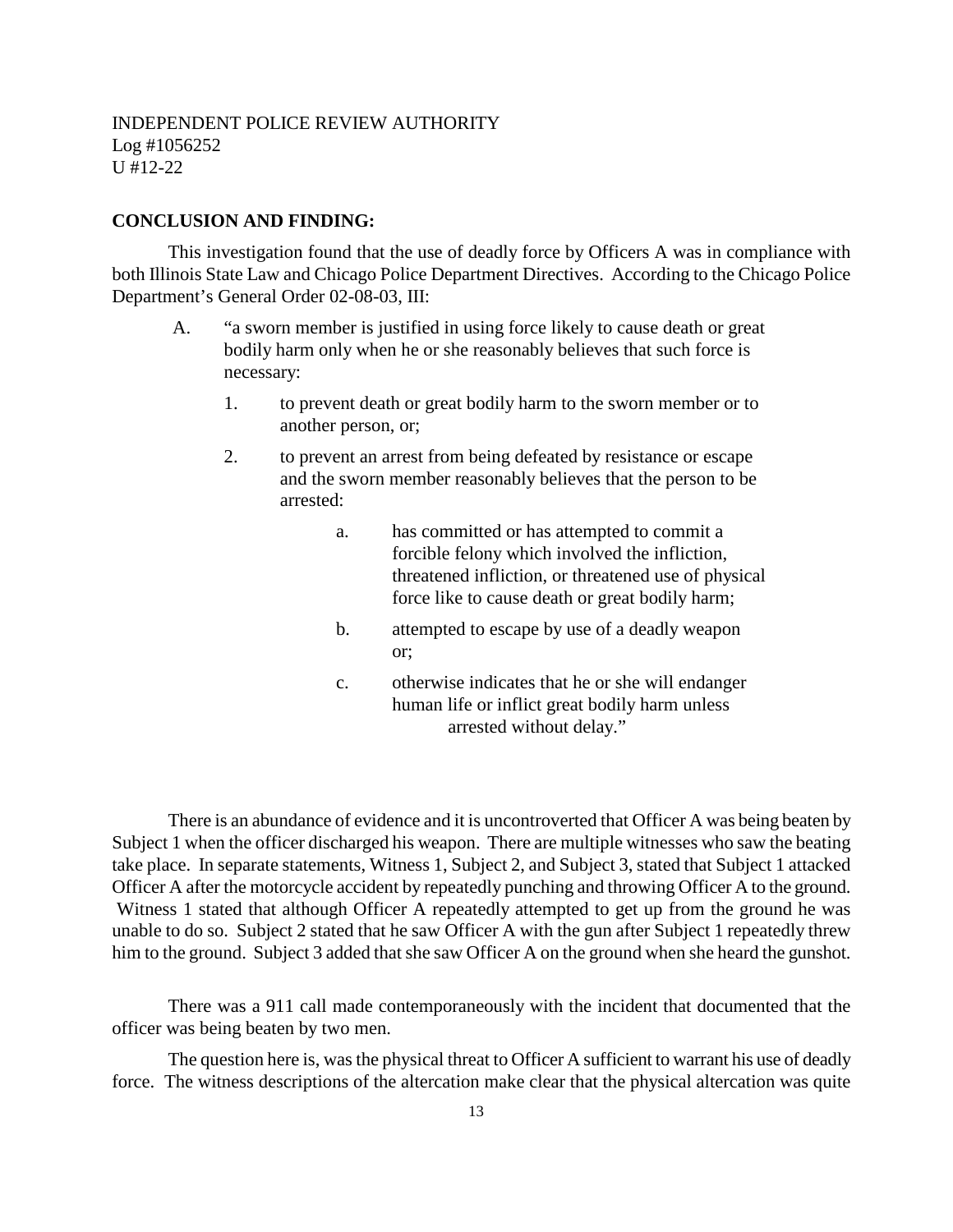quite serious. Citizen 1 described seeing punches thrown between the two men and them wrestling on the ground. She also recounted seeing the officer unsuccessfully attempt to get up. Subject 2 described seeing Subject 1 "tossing" the officer around while yelling "you hit my kid." Although, at Subject 2 criminal trial, his credibility was called into question, Witness 1 claims that he saw Subject 3 lunge at the officer and repeatedly hit him around the face and body.

Whether Subject 2 participated in the altercation is less clear. He was acquitted of the criminal charges. But, in that forum, the charges must be proven beyond a reasonable doubt. Officer A perceived that he was being attacked by more than one person. A 911 caller reported seeing two persons attacking a third person. Based on the totality of the evidence, it is more likely than not that Subject 2 was a participant in the attack on Officer A. Officer A claims that he was hit from behind by a person that he believed was Subject 2.

Officer A's medical report shows that he sustained some injuries during the incident  $- a$ fractured foot and a displaced shoulder. However, these injuries could have resulted from the motorcycle crash. Officer A did not report any other injuries that could be directly attributable to the beating that he suffered at the hands of Subject 1. This begs the question as to how serious the beating actually was.

However, it is also important to assess the context of the incident. Officer A had just been involved in a motorcycle accident in which Subject 1's daughter was injured. Although, fortunately, the daughter's injuries were not serious, that may not have been immediately apparent to Subject 1. As such, it is possible that Subject 1 may have been overcome with anger thinking that his daughter had been seriously injured in the accident. The fact that Officer A was in a defensive position is corroborated by the medical examiners report which found that Subject 1's gunshot wound was consistent with the fact that he was standing over the officer at the time the shot was fired. In addition, there was a time lapse of over four minutes between the time the motorcycle crash was reported and the first call came in about shots having been fired. This is a fairly substantial amount of time to withstand a physical beating, which indicates that the officer did not resort to deadly force immediately. Moreover, Officer A reasonably perceived that he was being attacked by more than one person. Based on this context, a reasonable person in Officer A's position could perceive that he was in imminent threat of serious bodily injury necessitating the use of deadly force to protect himself.

Based on the totality of the facts and circumstances, the evidence established that an officer with similar training and experience as Officer A would reasonably believe that Subject 1 posed an immediate threat of death or great bodily harm. The investigation determined that the use of deadly force by **Officer A** is therefore objectively reasonable and **Within Policy** as outlined by the Use of Force Model; the Illinois State statute.

However, it is important to point out that it is possible that had the officer given a verbal warning before discharging his weapon, the use of deadly force may have been averted. Although